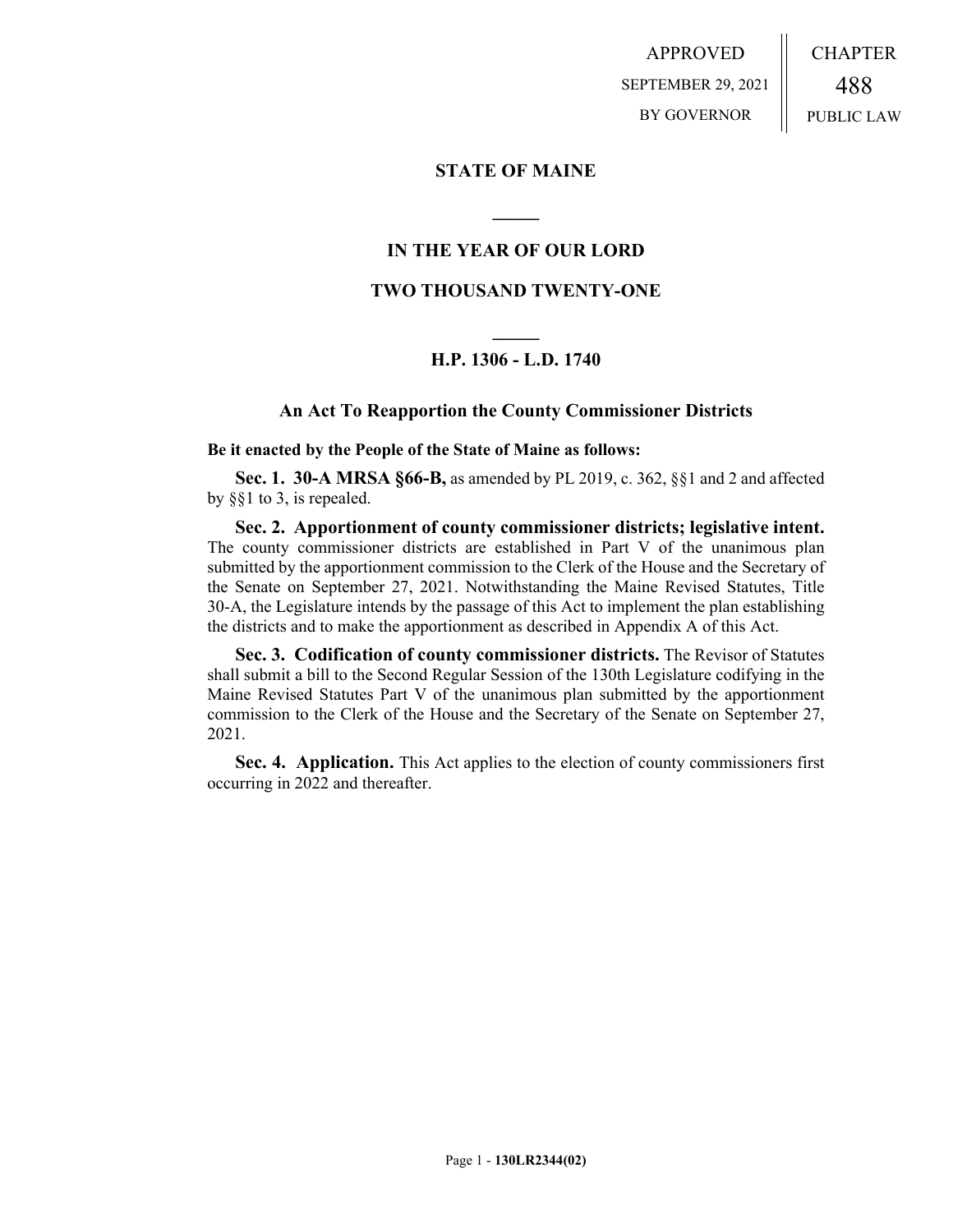Androscoggin County

Population: 111,139, 7 Districts, Median Population: 15,877, Aggregate Deviation from Median: 9.18%.

### **2. Creation of Androscoggin County Commissioner Districts.**

Androscoggin County is divided into the following 7 districts.

A. Commissioner District Number 1, in the County of Androscoggin, consists of the following census units in the minor civil division of Lewiston: Census Tract 201; Block 2010, Block 2011, Block 2012, Block 2013, Block 2014, Block 2015, Block 2016, Block 2017, Block 2018, Block 2019, Block 2020, Block 2021, and Block 2022 of Census Tract 202; Block 2010, Block 2011, Block 3000, Block 3001, Block 3002, Block 3003, Block 3004, Block 3005, Block 3006, Block 3007, Block 3008, Block 3009, Block 3010, Block 3013, and Block 3014 of Census Tract 203.01; Block 1002, Block 1003, Block 1004, Block 1005, Block 1006, Block 1007, Block 1008, Block 1009, Block 1010, Block 1011, Block 1012, Block 1013, Block 1014, Block 1018, Block 1019, Block 1020, Block 1021, Block 1022, Block 1023, Block 1024, Block 1025, and Block 1026 of Census Tract 203.02; Census Tract 203.03; Census Tract 204.01; Census Tract 204.02; Block Group 1, Block Group 4, and Block Group 5 of Census Tract 205; Block Group 2, Block 1000, Block 1001, Block 1002, Block 1003, Block 1004, Block 1005, Block 1006, Block 1013, Block 1017, Block 1018, Block 1019, Block 1020, Block 1021, Block 1022, Block 1023, and Block 1024 of Census Tract 206; Block 1001 and Block 1002 of Census Tract 207. [Population: 15,193, Deviation from Median: - 4.31%.] The term of office of the commissioner from this district expires in 2024 and every 4 years thereafter.

B. Commissioner District Number 2, in the County of Androscoggin, consists of the following census units in the minor civil division of Lewiston: Block Group 1, Block 2000, Block 2001, Block 2002, Block 2003, Block 2004, Block 2005, Block 2006, Block 2007, Block 2008, and Block 2009 of Census Tract 202; Block Group 1, Block 2000, Block 2001, Block 2002, Block 2003, Block 2004, Block 2005, Block 2006, Block 2007, Block 2008, Block 2009, Block 3011, and Block 3012 of Census Tract 203.01; Block 1000, Block 1001, Block 1015, Block 1016, Block 1017, and Block 1027 of Census Tract 203.02; Block Group 3 of Census Tract 205; Block Group 2, Block Group 3, Block Group 4, Block Group 5, Block 1000, Block 1003, Block 1004, and Block 1005 of Census Tract 207; Block Group 2, Block 1000, Block 1001, Block 1002, Block 1003, Block 1004,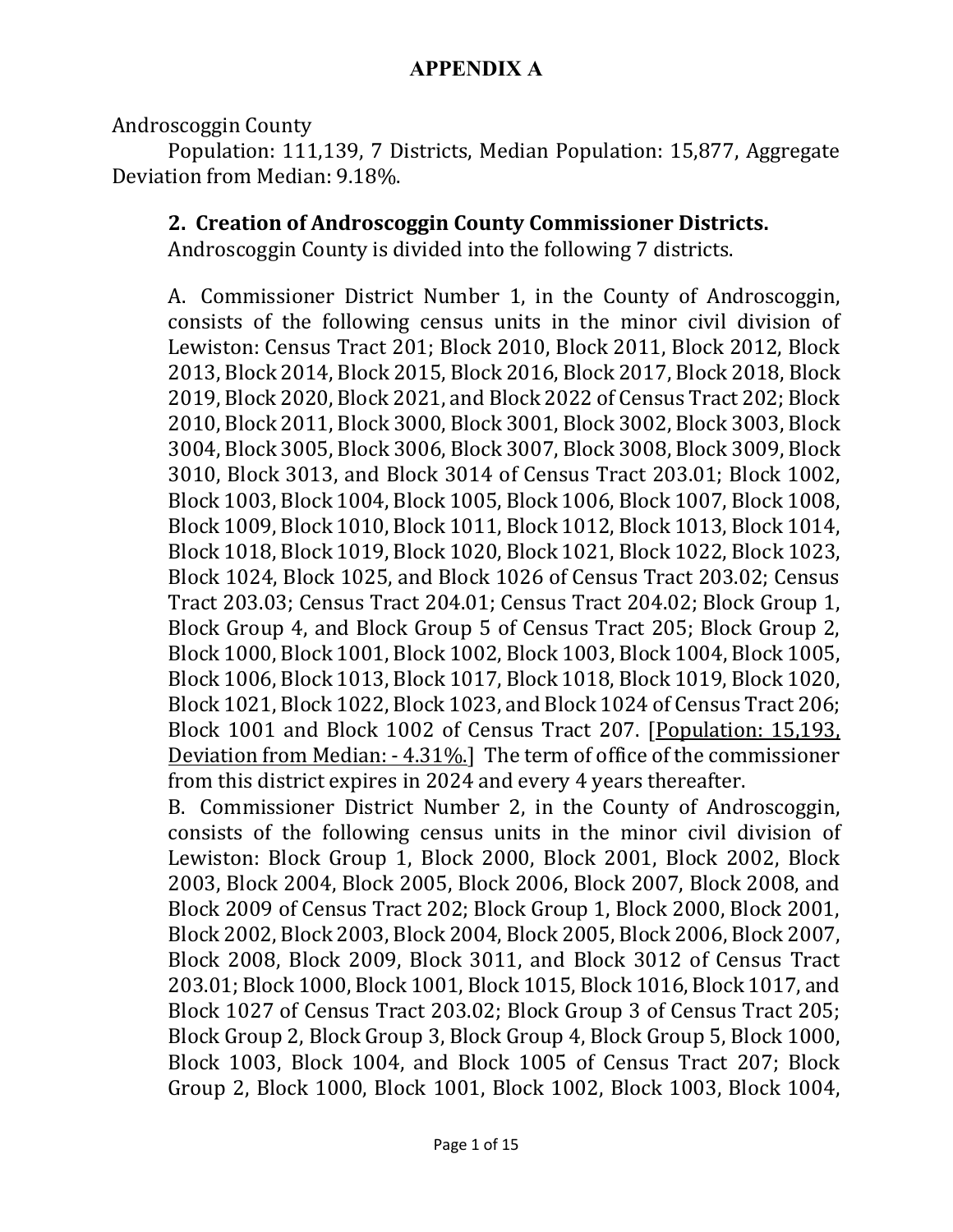Block 1005, Block 1006, Block 1007, Block 1008, Block 1009, and Block 1012 of Census Tract 208.01; Block Group 3 of Census Tract 208.02; and Census Tract 209. [Population: 15,392, Deviation from Median - 3.05%.] The term of office of the commissioner from this district expires in 2022 and every 4 years thereafter.

C. Commissioner District Number 3, in the County of Androscoggin, consists of the following census units in the minor civil division of Lewiston: Block Group 2 of Census Tract 205; Block Group 3, Block 1007, Block 1008, Block 1009, Block 1010, Block 1011, Block 1012, Block 1014, Block 1015, Block 1016, Block 1025, Block 1026, Block 1027, Block 1028, Block 1029, Block 1030, Block 1031, Block 1032, Block 1033, Block 1034, Block 1035, Block 1036, Block 1037, and Block 1038 of Census Tract 206; Block Group 3, Block Group 4, Block 1010, and Block 1011 of Census Tract 208.01; Block Group 1, Block Group 2, and Block Group 4 of Census Tract 208.02; and the minor civil divisions of Durham and Greene. [Population: 15,085, Deviation from Median: - 4.99%.] The term of office of the commissioner from this district expires in 2022 and every 4 years thereafter.

D. Commissioner District Number 4, in the County of Androscoggin, consists of the minor civil divisions of Lisbon, Sabattus and Wales. [Population: 16,363, Deviation from Median: + 3.06%.] The term of office of the commissioner from this district expires in 2024 and every 4 years thereafter.

E. Commissioner District Number 5, in the County of Androscoggin, consists of the following census units in the minor civil division of Auburn: Census Tract 101; Census Tract 102; Census Tract 103; Block Group 2, Block Group 3, Block 1000, Block 1001, Block 1002, Block 1003, Block 1004, and Block 1011 of Census Tract 104; Block 1000, Block 1001, Block 1002, Block 1003, Block 1004, Block 1005, Block 1006, Block 1007, Block 1008, Block 1014, Block 1024, Block 1025, Block 1026, Block 1027, Block 1028, Block 1029, Block 1030, Block 1031, Block 1032, Block 1033, Block 1034, Block 1035, Block 1036, Block 1037, Block 1038, Block 1039, Block 1040, Block 1041, Block 1042, Block 1043, Block 1044, Block 1045, Block 1046, Block 1047, Block 1048, Block 1049, Block 1050, and Block 1051 of Census Tract 107; and Census Tract 108. [Population: 16,532, Deviation from Median: + 4.13%.] The term of office of the commissioner from this district expires in 2022 and every 4 years thereafter.

F. Commissioner District Number 6, in the County of Androscoggin, consists of the following census units in the minor civil division of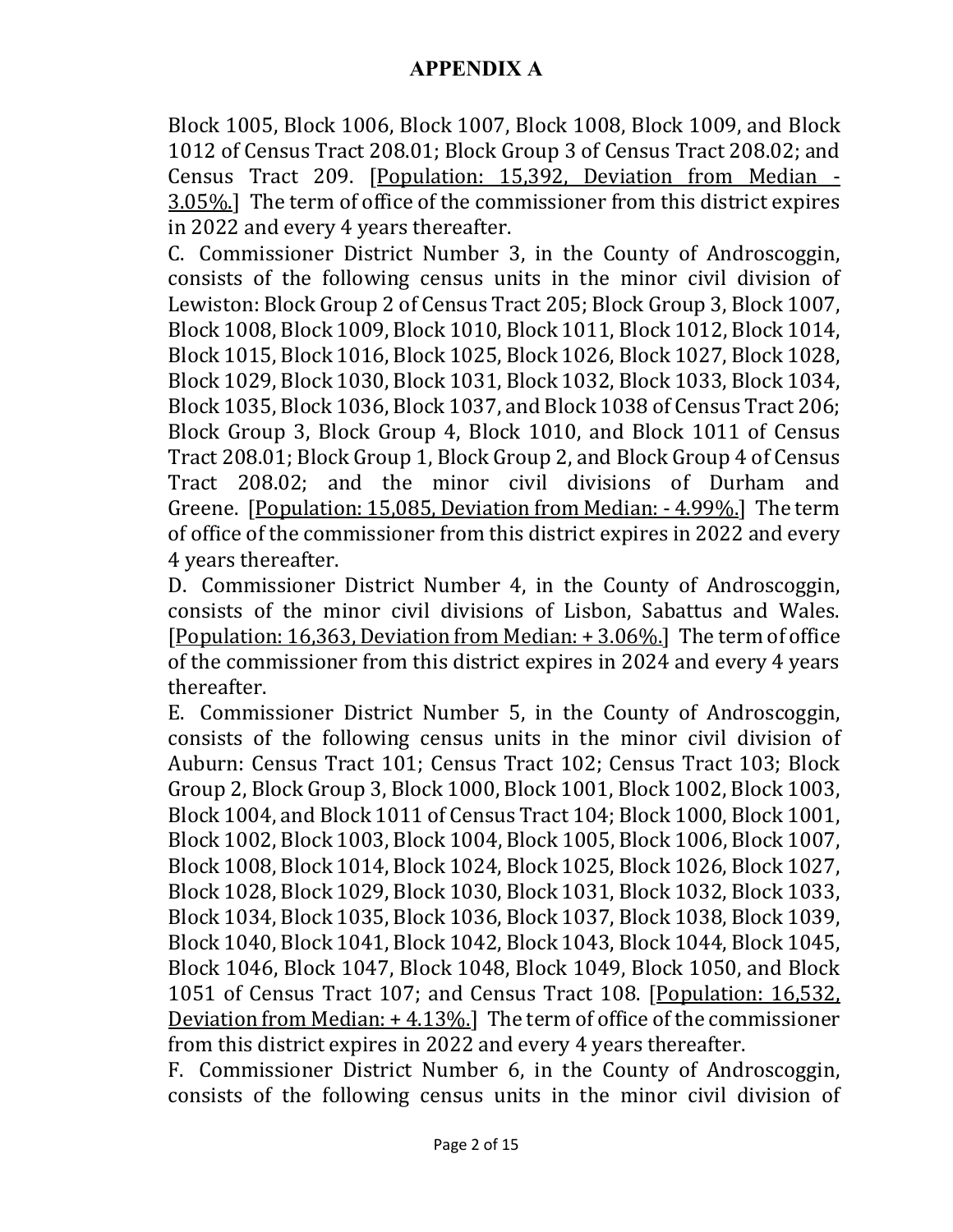Auburn: Block 1005, Block 1006, Block 1007, Block 1008, Block 1009, Block 1010, Block 1012, Block 1013, Block 1014, Block 1015, Block 1016, Block 1017, Block 1018, Block 1019, Block 1020, Block 1021, Block 1022, and Block 1023 of Census Tract 104; Census Tract 105; Census Tract 106; Block Group 2, Block 1009, Block 1010, Block 1011, Block 1012, Block 1013, Block 1015, Block 1016, Block 1017, Block 1018, Block 1019, Block 1020, Block 1021, Block 1022, Block 1023, Block 1052, and Block 1053 of Census Tract 107; and the minor civil divisions of Mechanic Falls and Poland. [Population: 16,542, Deviation from Median: + 4.19%.] The term of office of the commissioner from this district expires in 2024 and every 4 years thereafter.

G. Commissioner District Number 7, in Androscoggin County, consists of the minor civil divisions of Leeds, Livermore, Livermore Falls, Minot and Turner. [Population: 16,032 Deviation from Median: + 0.98%.] The term of office of the commissioner from this district expires in 2022 and every 4 years thereafter.

Aroostook County

Population: 67,105, 3 Districts, Median Population: 22,368, Aggregate Deviation from Median: 8.61%.

## **2. Creation of Aroostook County Commissioner Districts.**

Aroostook County is divided into the following 3 districts.

A. Commissioner District Number 1, in the County of Aroostook, consists of the minor civil divisions and unorganized territories of Amity, Blaine, Bridgewater, Crystal, Dyer Brook, Easton, Fort Fairfield, Glenwood, Hammond, Haynesville, Hersey, Hodgdon, Houlton, Island Falls, Linneus, Littleton, Ludlow, Macwahoc, Mars Hill, Merrill, Monticello, Moro, New Limerick, Oakfield, Orient, Reed, Sherman, Smyrna, South Aroostook and Weston. [Population: 23,370, Deviation from Median: + 4.48%.] The term of office of the commissioner from this district expires in 2022 and every 4 years thereafter.

B. Commissioner District Number 2, in the County of Aroostook, consists of the minor civil divisions and the unorganized territories of Ashland, Caribou, Castle Hill, Central Aroostook, Chapman, Mapleton, Presque Isle, Washburn and Westfield. [Population: 22,291, Deviation from Median - 0.34%.] The term of office of the commissioner from this district expires in 2024 and every 4 years thereafter.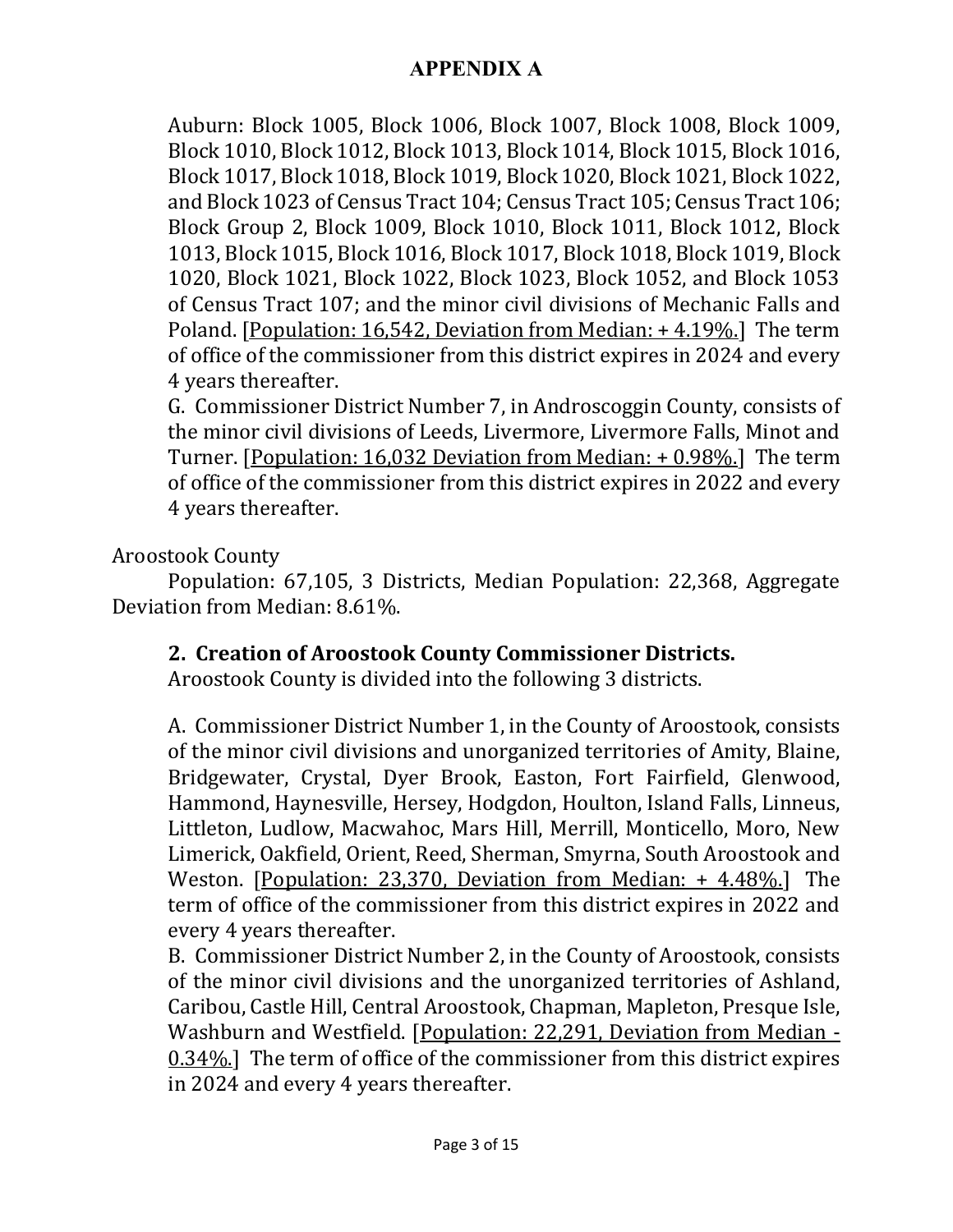C. Commissioner District Number 3, in the County of Aroostook, consists of the minor civil divisions and unorganized territories of Allagash, Caswell, Connor, Cyr, Eagle Lake, Fort Kent, Frenchville, Garfield, Grand Isle, Hamlin, Limestone, Madawaska, Masardis, Nashville, New Canada, New Sweden, Northwest Aroostook, Perham, Portage Lake, Saint Agatha, Saint Francis, Saint John, Square Lake, Stockholm, Van Buren, Wade, Wallagrass, Westmanland, Winterville, and Woodland. [Population: 21,444, Deviation from Median: - 4.13%.] The term of office of the commissioner from this district expires in 2024 and every 4 years thereafter.

Cumberland County

Population: 303,069, 5 Districts, Median Population: 60,614, Aggregate Deviation from Median: 6.39%.

## **3. Creation of Cumberland County Commissioner Districts.**

Cumberland County is divided into the following 5 districts.

A. Commissioner District Number 1, in the County of Cumberland, consists of the minor civil divisions of Baldwin, Bridgton, Gorham, Scarborough, Sebago, and Standish. [Population: 59,564 Deviation from the Median: - 1.73%.] The term of office of the commissioner from this district expires in 2024 and every 4 years thereafter.

B. Commissioner District Number 2, in the County of Cumberland, consists of the minor civil divisions of Casco, Falmouth, Frye Island, Gray Harrison, Naples, New Gloucester, Raymond, and Windham. [Population: 59,409, Deviation from the Median: - 1.99%.] The term of office of the commissioner from this district expires in 2024 and every 4 years thereafter.

C. Commissioner District Number 3, in the County of Cumberland, consists of the minor civil divisions of Brunswick, Chebeague Island, Cumberland, Freeport, Harpswell, Long Island, North Yarmouth, Pownal, and Yarmouth. [Population: 59,255, Deviation from Median: - 2.24%.] The term of office of the commissioner from this district expires in 2022 and every 4 years thereafter.

D. Commissioner District Number 4, in the County of Cumberland, consists of the minor civil divisions of Cape Elizabeth, South Portland, Westbrook, and the following census units in the minor civil division of Portland: Block 1012, Block 1013, Block 2005, Block 2006, Block 2007,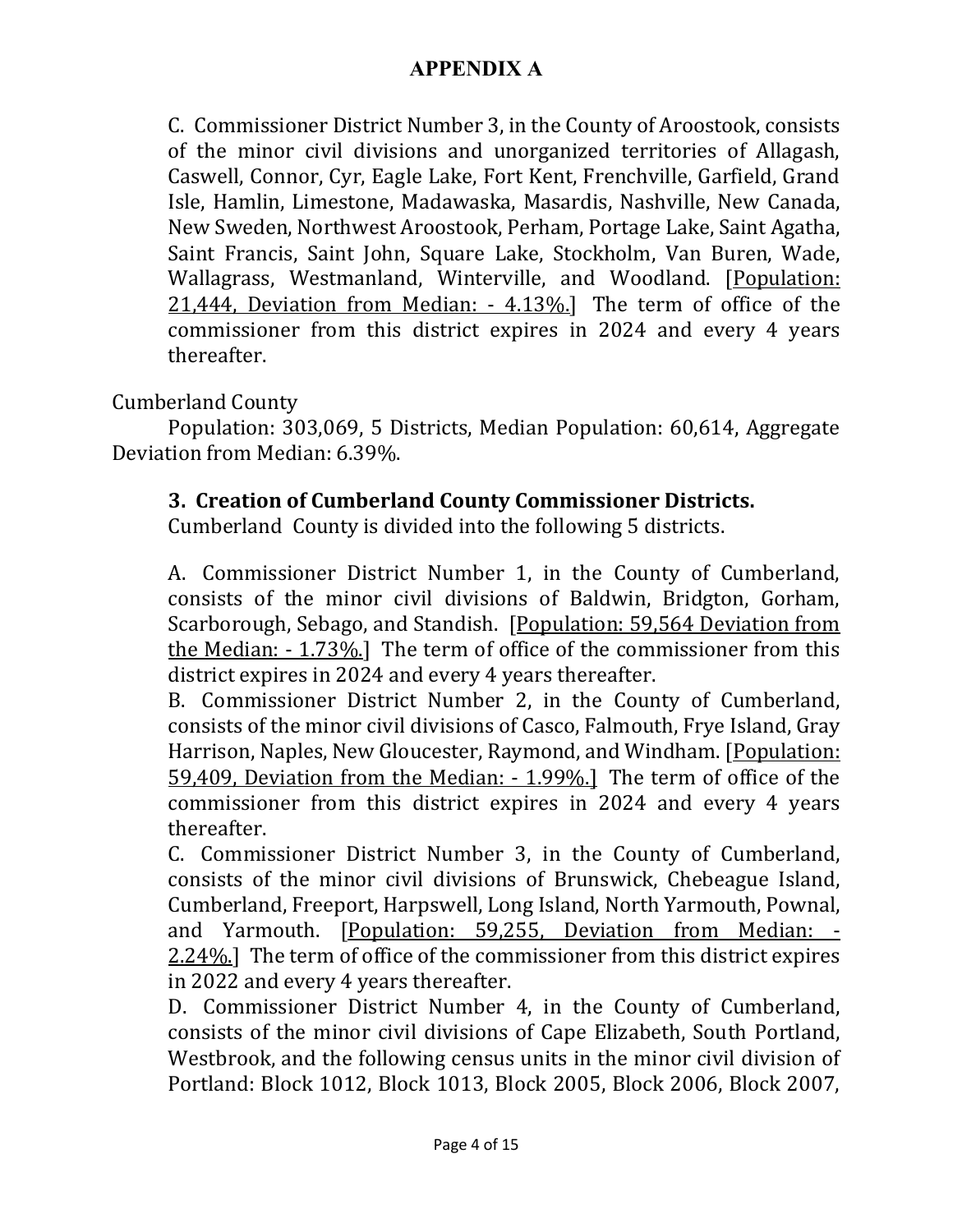Block 2008, Block 2009, Block 2010, Block 2013, Block 3000, Block 3001, Block 3002, Block 3003, Block 3004, Block 3005, Block 3006, Block 3007, Block 3008, Block 3009, Block 3010, Block 3012, Block 3013, Block 3019, Block 3020, and Block Group 4 of Census Tract 19; and Block 3008, Block 3009, Block 3010, Block 3011, Block 3012, Block 3013, Block 3014, Block Group 2, and Block Group 4 of Census Tract 21.02. [Population: 61,710, Deviation from Median: + 1.81%.] The term of office of the commissioner from this district expires in 2022 and every 4 years thereafter.

E. Commissioner District Number 5, in the County of Cumberland, consists of the the following census units in the minor civil division of Portland: Census Tract 1; Census Tract 2; Census Tract 3; Census Tract 5; Census Tract 6; Census Tract 10; Census Tract 11; Census Tract 12; Census Tract 13; Census Tract 15; Census Tract 17; Census Tract 18; Block 1000, Block 1001, Block 1002, Block 1003, Block 1004, Block 1005, Block 1006, Block 1007, Block 1008, Block 1009, Block 1010, Block 1011, Block 1014, Block 2000, Block 2001, Block 2002, Block 2003, Block 2004, Block 2011, Block 2012, Block 2014, Block 3011, Block 3014, Block 3015, Block 3016, Block 3017, and Block 3018 of Census Tract 19; Census Tract 20.01; Census Tract 20.02; Census Tract 21.01; Block 3000, Block 3001, Block 3002, Block 3003, Block 3004, Block 3005, Block 3006, Block 3007, and Block Group 1 of Census Tract 21.02; Census Tract 22; Census Tract 23; Block 3000, Block 3001, Block 3002, Block 3003, Block 3014, Block 3016, Block 3017, Block 3018, Block 3019, Block 3020, Block 3021, Block Group 1, and Block Group 2 of Census Tract 24; and Block 0006, Block 0007, Block 0011, Block 0012, Block 0013, and Block 0017 of Census Tract 9900. [Population: 63,131, Deviation from Median: + 4.15%.] The term of office of the commissioner from this district expires in 2022 and every 4 years thereafter.

#### Franklin County

Population: 29,456, 3 Districts, Median Population: 9,819, Aggregate Deviation from Median: 5.81%.

#### **4. Creation of Franklin County Commissioner Districts.**

Franklin County is divided into the following 3 districts.

A. Commissioner District Number 1, in the County of Franklin, consists of the minor civil divisions and unorganized territories of Carthage, Dallas, Jay, Rangeley Plantation, Sandy River, South Franklin, Weld, West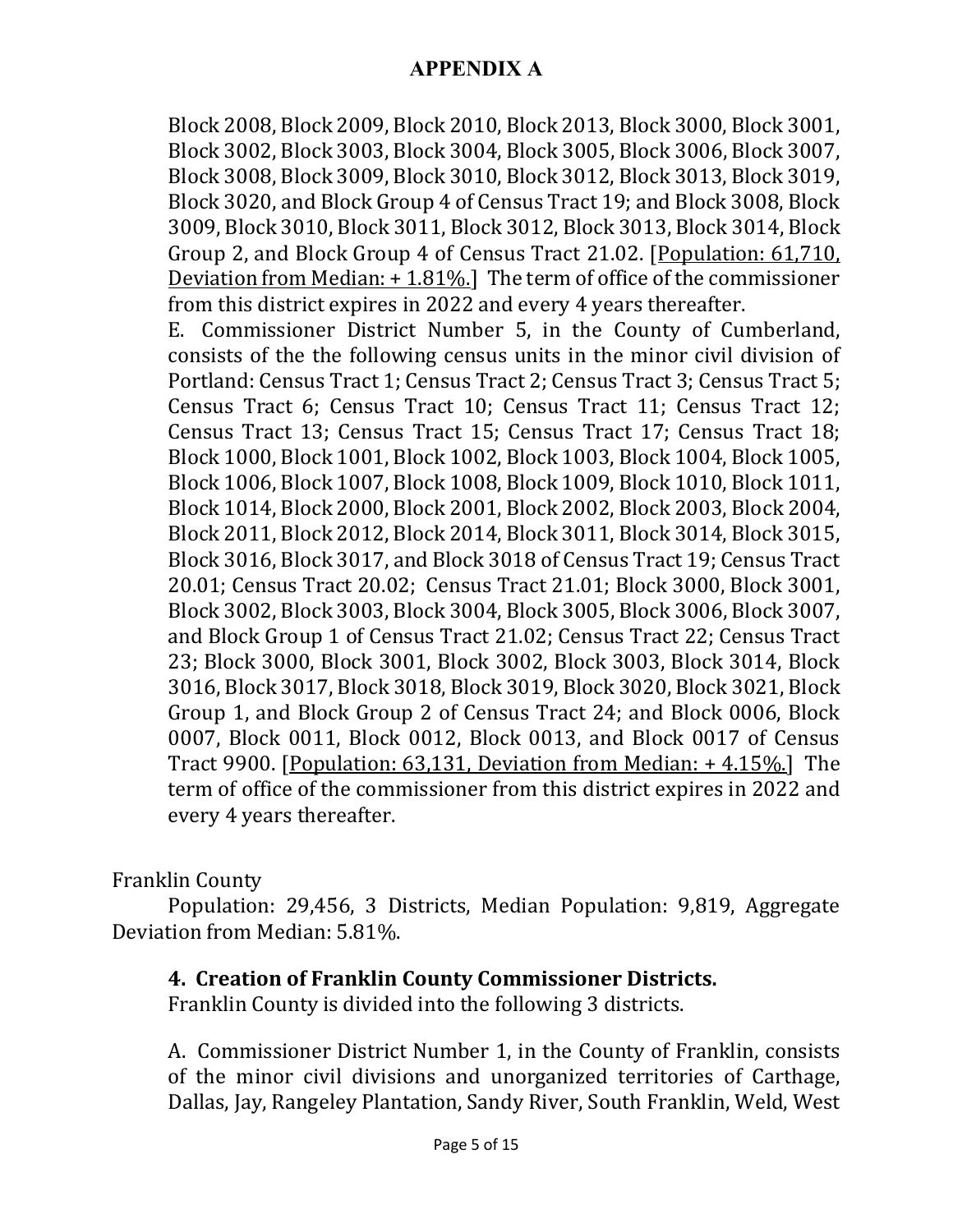Central Franklin, and Wilton. [Population: 10,017, Deviation from Median:  $+ 2.02\%$ .] The term of office of the commissioner from this district expires in 2024 and every 4 years thereafter.

B. Commissioner District Number 2, in the County of Franklin, consists of the minor civil divisions of Chesterville, Farmington, and Temple. [Population: 9,447, Deviation from Median - 3.79%.] The term of office of the commissioner from this district expires in 2024 and every 4 years thereafter.

C. Commissioner District Number 3, in the County of Franklin, consists of the minor civil divisions and unorganized territories of Avon, Carrabassett Valley, Coplin, East Central Franklin, Eustis, Industry, Kingfield, New Sharon, New Vineyard, North Franklin, Phillips, Rangeley, Strong, and Wyman. [Population: 9,992, Deviation from Median: + 1.76%.] The term of office of the commissioner from this district expires in 2022 and every 4 years thereafter.

Hancock County

Population: 55,478, 3 Districts, Median Population: 18,493, Aggregate Deviation from Median: 5.85%.

To remain as described in 30-A M.R.S. § 66-B(5) (2020). That description is as follows:

## **5. Creation of Hancock County Commissioner Districts.**

Hancock County is divided into the following 3 districts.

A. Commissioner District Number 1, in the County of Hancock, consists of the minor civil divisions and unorganized territories of Amherst, Aurora, Blue Hill, Central Hancock, East Hancock, Eastbrook, Ellsworth, Gouldsboro, Great Pond, Mariaville, Northwest Hancock, Osborn, Otis, Sorrento, Sullivan, Surry, Waltham, and Winter Harbor. [Population: 19,072, Deviation from Median:  $+$  3.13%.] The term of office of the commissioner from this district expires in 2024 and every 4 years thereafter.

B. Commissioner District Number 2, in the County of Hancock, consists of the minor civil divisions of Brooklin, Brooksville, Bucksport, Castine, Dedham, Deer Isle, Orland, Penobscot, Sedgwick, Stonington, and Verona Island. [Population: 17,990, Deviation from Median – 2.72%.] The term of office of the commissioner from this district expires in 2022 and every 4 years thereafter.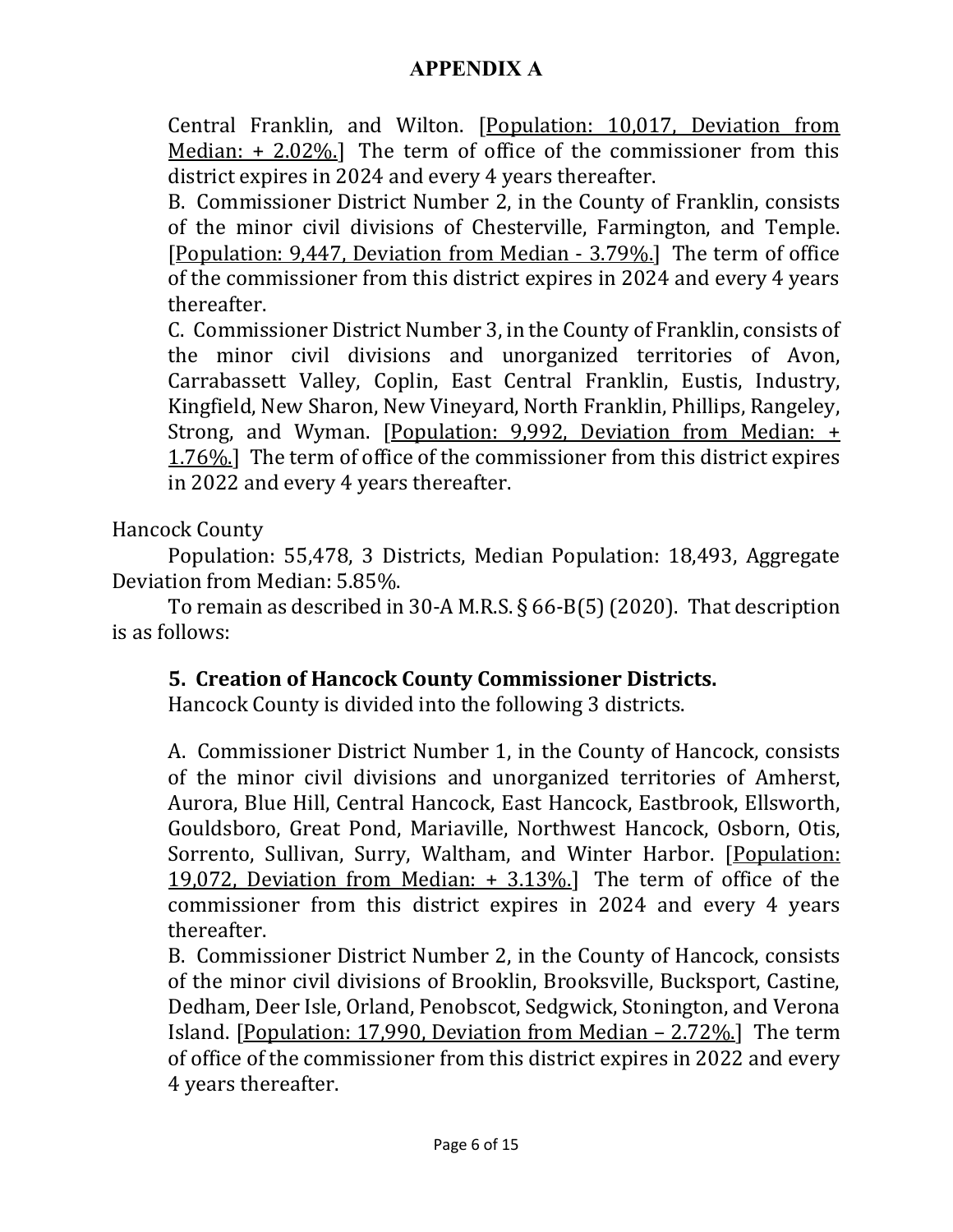C. Commissioner District Number 3, in the County of Hancock, consists of the minor civil divisions and unorganized territories of Bar Harbor, Cranberry Isles, Franklin, Frenchboro, Hancock, Lamoine, Marshall Island, Mount Desert, Southwest Harbor, Swan's Island, Tremont, and Trenton. [Population: 18,416, Deviation from Median: - 0.42%.] The term of office of the commissioner from this district expires in 2024 and every 4 years thereafter.

Kennebec County

Population: 123,642, 3 Districts, Median Population: 41,214, Aggregate Deviation from the Median: 5.32%.

To remain as described in 30-A M.R.S. § 66-B(6) (2020). That description is as follows:

## **6. Creation of Kennebec County Commissioner Districts.**

Kennebec County is divided into the following 3 districts.

A. Commissioner District Number 1, in the County of Kennebec, consists of the minor civil divisions of Augusta, Chelsea, China, Manchester, Sidney, Vassalboro, and Windsor. [Population 40,338, Deviation from the Median: - 2.13%.] The term of office of the commissioner from this district expires in 2024 and every 4 years thereafter.

B. Commissioner District Number 2, in the County of Kennebec, consists of the minor civil divisions of Farmingdale, Fayette, Gardiner, Hallowell, Litchfield, Monmouth, Mount Vernon, Pittston, Randolph, Readfield, Vienna, Wayne, West Gardiner, and Winthrop. [Population 40,773, Deviation from the Median: - 1.07%.] The term of office of the commissioner from this district expires in 2022 and every 4 years thereafter.

C. Commissioner District Number 3, in the County of Kennebec, consists of the minor civil divisions and unorganized territories of Albion, Belgrade, Benton, Clinton, Oakland, Rome, Unity Township, Waterville, and Winslow. [Population: 42,531, Deviation from the Median: + 3.20%.]. The term of office of the commissioner from this district expires in 2024 and every 4 years thereafter.

Knox County

Population: 40,607, 3 Districts, Median Population: 13,536 Aggregate Deviation from Median: 7.66%.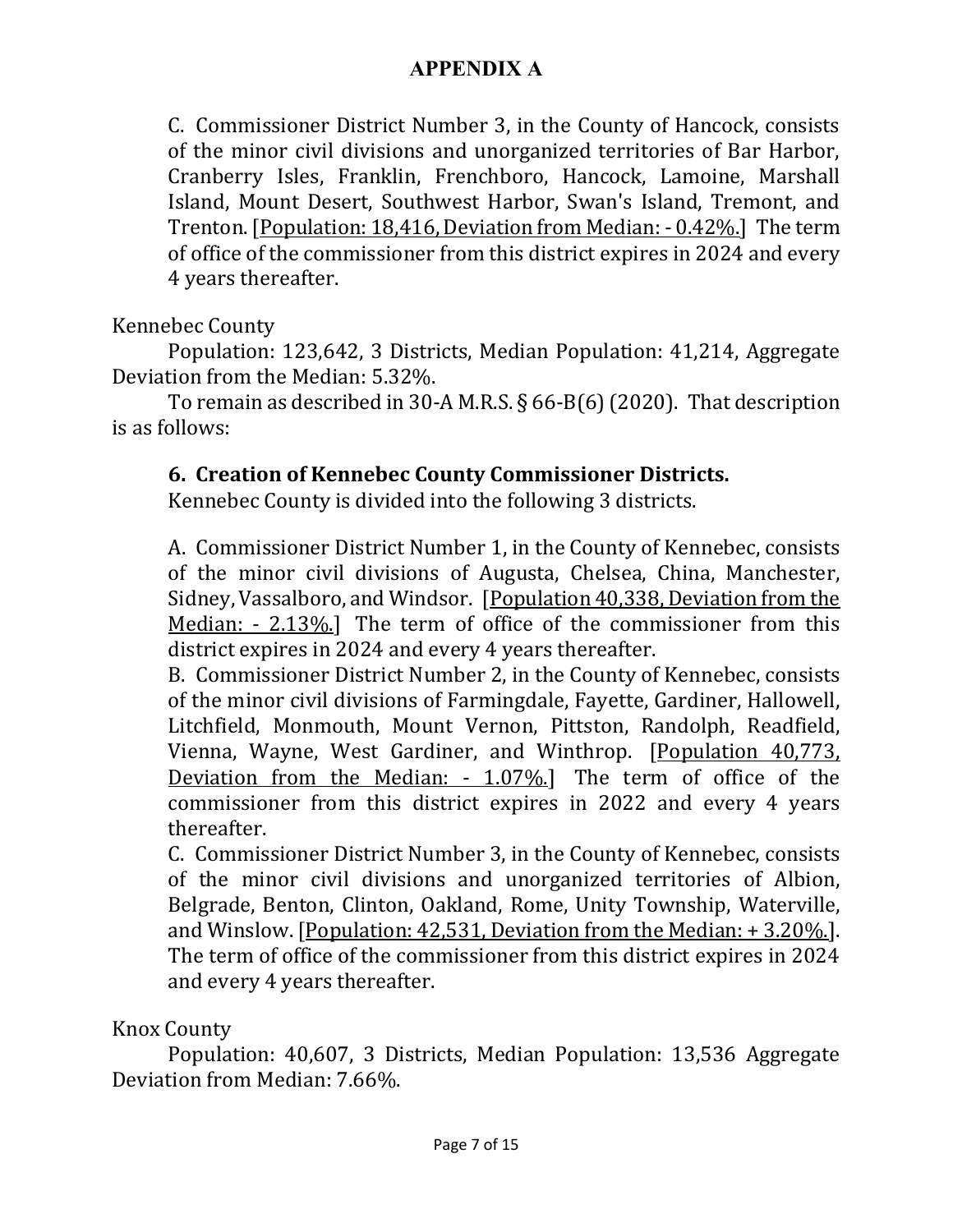# **7. Creation of Knox County Commissioner Districts.**

Knox County is divided into the following 3 districts.

A. Commissioner District Number 1, in the County of Knox, consists of the minor civil divisions of Rockland, Saint George, South Thomaston, and Thomaston. [Population: 13,780, Deviation from the Median: + 1.80%.] The term of office of the commissioner from this district expires in 2022 and every 4 years thereafter.

B. Commissioner District Number 2, in the County of Knox, consists of the minor civil divisions of Appleton, Cushing, Friendship, Union, Warren, and Washington. [Population: 12,895 Deviation from the Median: - 4.74%.] The term of office of the commissioner from this district expires in 2024 and every 4 years thereafter.

C. Commissioner District Number 3, in the County of Knox, consists of the minor civil divisions and unorganized territories of Camden, Criehaven, Hope, Isle au Haut, Matinicus Isle, Muscle Ridge Islands, North Haven, Owls Head, Rockport, and Vinalhaven. [Population: 13,932, Deviation from the Median: + 2.93%.] The term of office of the commissioner from this district expires in 2024 and every 4 years thereafter.

Lincoln County

Population: 35,237, 3 Districts, Median Population: 11,746, Aggregate Deviation from the Median: 7.14%.

To remain as described in 30-A M.R.S. § 66-B(8) (2020). That description is as follows:

## **8. Creation of Lincoln County Commissioner Districts.**

Lincoln County is divided into the following 3 districts.

A. Commissioner District Number 1, in the County of Lincoln, consists of the minor civil divisions of Boothbay, Boothbay Harbor, Edgecomb, Southport, Westport Island, and Wiscasset. [Population: 11,301, Deviation from the Median: - 3.79%.] The term of office of the commissioner from this district expires in 2024 and every 4 years thereafter.

B. Commissioner District Number 2, in the County of Lincoln, consists of the minor civil divisions and unorganized territories of Bremen, Bristol, Louds Island, Monhegan, Nobleboro, South Bristol, and Waldoboro. [Population: 11,796, Deviation from the Median: + 0.43%.] The term of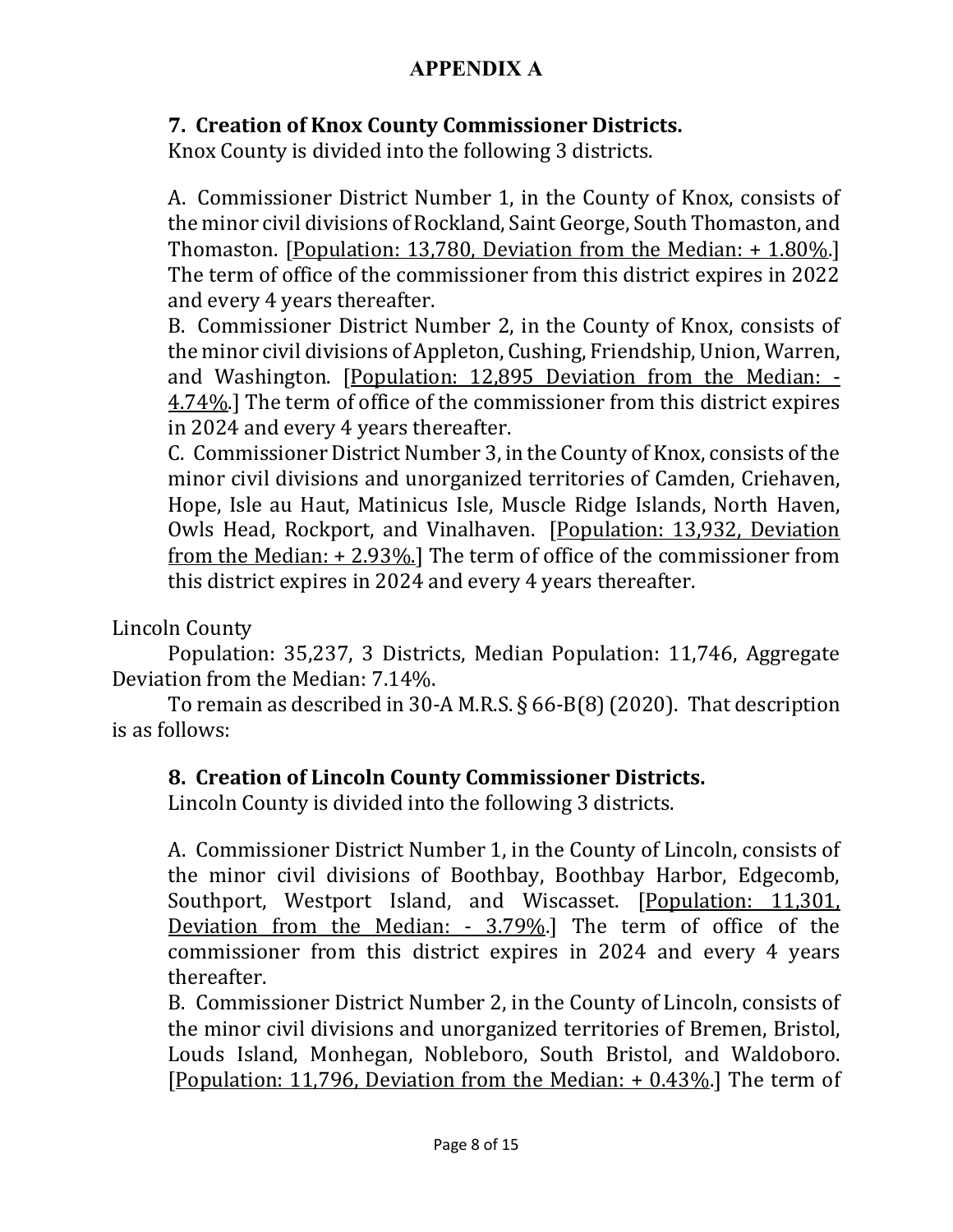office of the commissioner from this district expires in 2022 and every 4 years thereafter.

C. Commissioner District Number 3, in the County of Lincoln, consists of the minor civil divisions and unorganized territories of Alna, Damariscotta, Dresden, Hibberts Gore, Jefferson, Newcastle, Somerville, and Whitefield. [Population: 12,140, Deviation from the Median: - 3.35%.] The term of office of the commissioner from this district expires in 2024 and every 4 years thereafter.

Oxford County

Population: 57,777, 3 Districts, Median Population: 19,259, Aggregate Deviation from the Median: 7.11%.

To remain as described in 30-A M.R.S. § 66-B(9) (2020). That description is as follows:

#### **9. Creation of Oxford County Commissioner Districts.**

Oxford County is divided into the following 3 districts.

A. Commissioner District Number 1, in the County of Oxford, consists of the minor civil divisions and unorganized territories of Brownfield, Denmark, Fryeburg, Greenwood, Hiram, Lovell, Norway, Porter, South Oxford, Stoneham, Stow, Sweden, and Waterford. [Population: 19,582, Deviation from the Median:  $+$  1.68%.] The term of office of the commissioner from this district expires in 2024 and every 4 years thereafter.

B. Commissioner District Number 2, in the County of Oxford, consists of the minor civil divisions and unorganized territories of Andover, Bethel, Byron, Canton, Dixfield, Gilead, Hanover, Lincoln, Magalloway, Mexico, Milton Township, Newry, North Oxford, Peru, Roxbury, Rumford, and Upton. [Population: 18,413, Aggregate Deviation from the Median: - 4.39%.] The term of office of the commissioner from this district expires in 2024 and every 4 years thereafter.

C. Commissioner District Number 3, in the County of Oxford, consists of the minor civil divisions of Buckfield, Hartford, Hebron, Otisfield, Oxford, Paris, Sumner, West Paris, and Woodstock. [Population: 19,782, Deviation from the Median + 2.72%.] The term of office of the commissioner from this district expires in 2022 and every 4 years thereafter.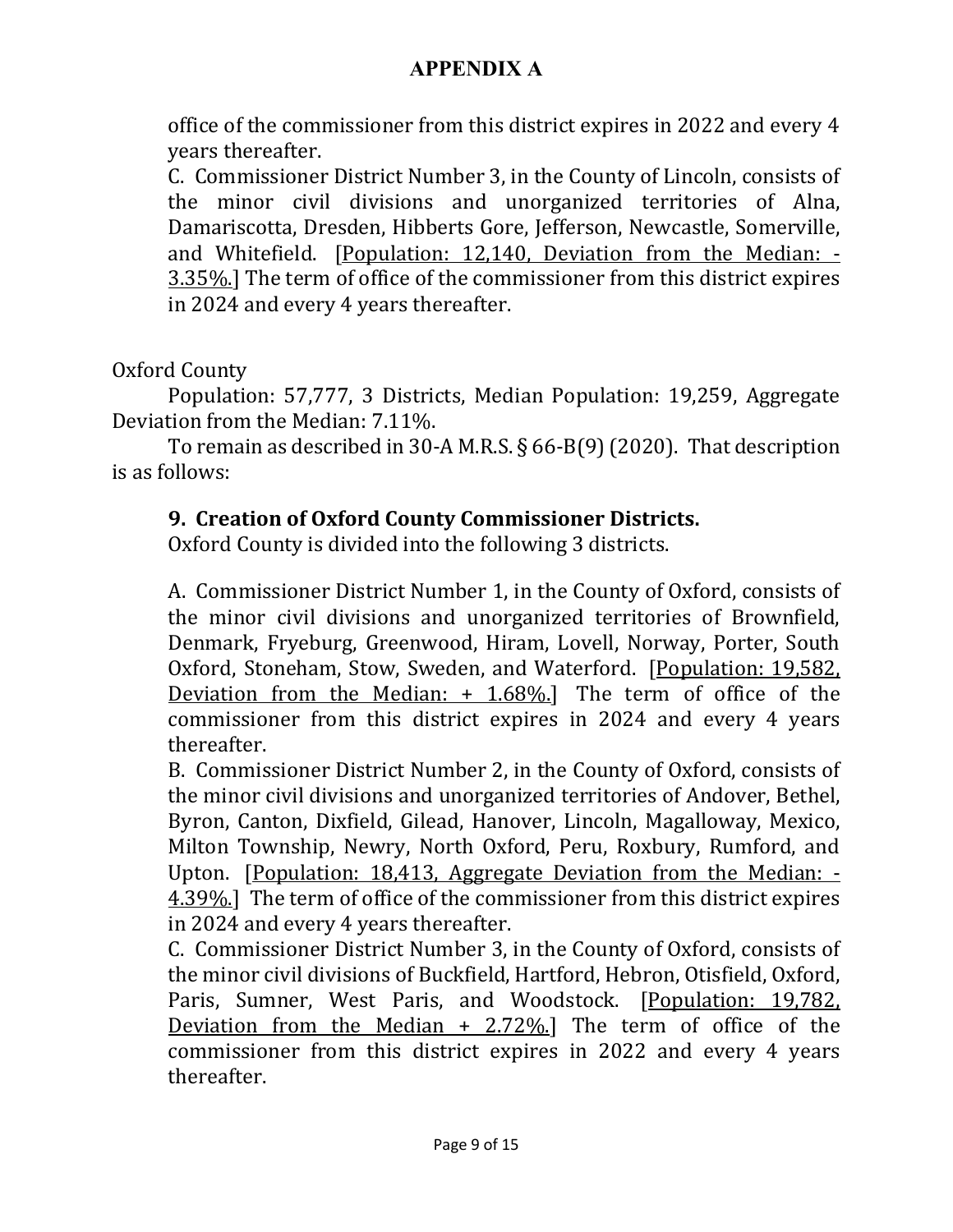Penobscot County

Population: 152,199, 3 Districts, Median Population: 50,733, Aggregate Deviation from Median: 3.98%.

## **10. Creation of Penobscot County Commissioner Districts.**

Penobscot County is divided into the following 3 districts.

A. Commissioner District Number 1, in the County of Penobscot, consists of the minor civil divisions of Bangor, Brewer, Clifton, Eddington, Holden, and Orrington. [Population: 51,548, Deviation from the Median: + 1.61%.] The term of office of the commissioner from this district expires in 2024 and every 4 years thereafter.

B. Commissioner District Number 2, in the County of Penobscot, consists of the minor civil divisions of Carmel, Charleston, Corinna, Corinth, Dexter, Dixmont, Etna, Exeter, Garland, Glenburn, Hampden, Hermon, Hudson, Kenduskeag, Levant, Newburgh, Newport, Plymouth, and Stetson. [Population: 49,527, Deviation from the Median: - 2.38%.] The term of office of the commissioner from this district expires in 2024 and every 4 years thereafter.

C. Commissioner District Number 3, in the County of Penobscot, consists of the minor civil divisions and unorganized territories of Alton, Argyle, Bradford, Bradley, Burlington, Carroll, Chester, Drew, East Central Penobscot, East Millinocket, Edinburg, Enfield, Greenbush, Howland, Kingman, Lagrange, Lakeville, Lee, Lincoln, Lowell, Mattawamkeag, Maxfield, Medway, Milford, Millinocket, Mount Chase, North Penobscot, Old Town, Orono, Passadumkeag, Patten, Penobscot Indian Island, Prentiss, Seboeis, Springfield, Stacyville, Twombly Ridge, Veazie, Webster, Whitney, Winn, and Woodville. [Population: 51,124, Deviation from Median:  $+0.77\%$ ] The term of office of the commissioner from this district expires in 2022 and every 4 years thereafter.

Piscataquis County

Population: 16,800, 3 Districts, Median Population: 5,600, Aggregate Deviation from Median: 6.36%.

# **11. Creation of Piscataquis County Commissioner Districts.**

Piscataquis County is divided into the following 3 districts.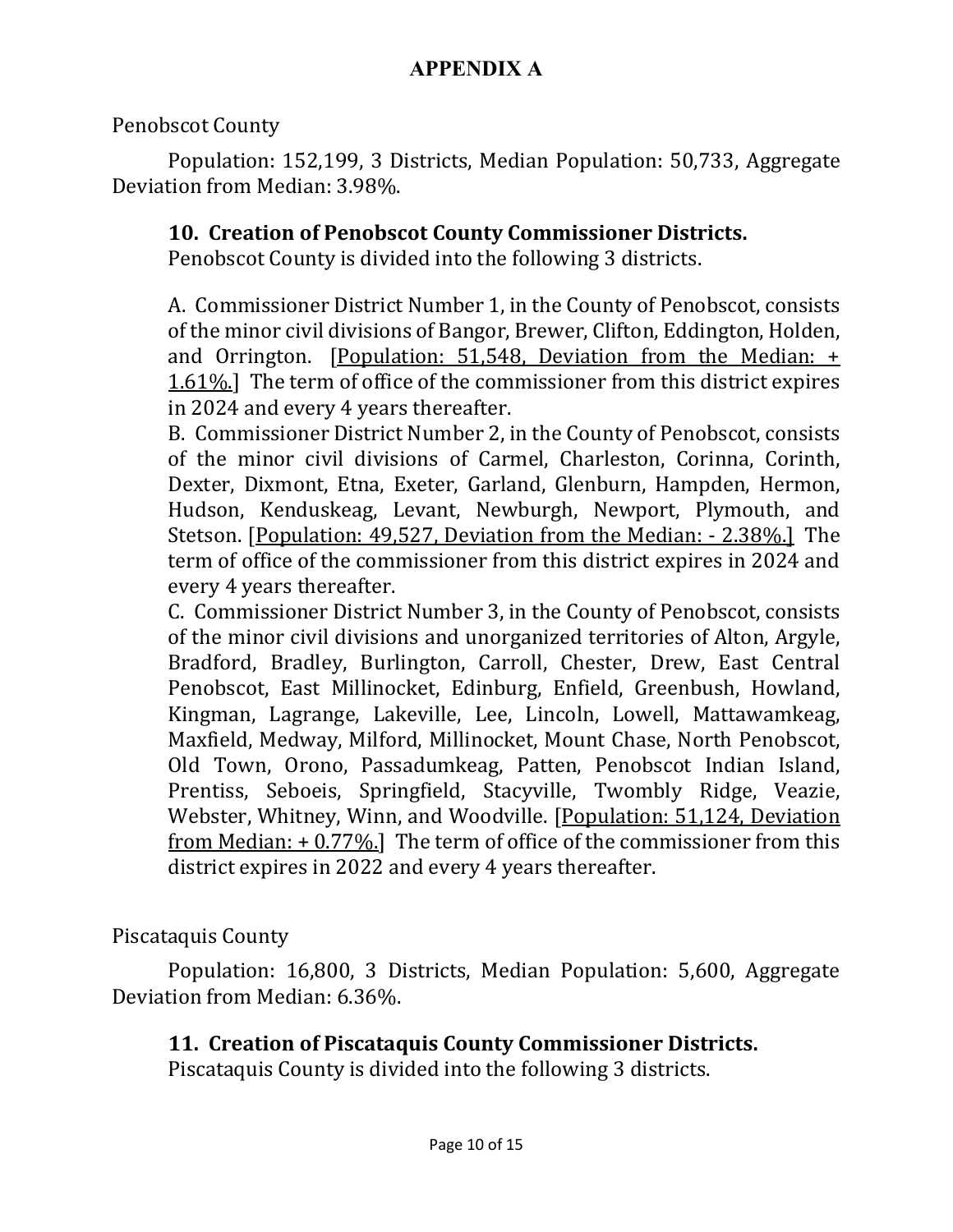A. Commissioner District Number 1, in the County of Piscataquis, consists of the minor civil divisions and unorganized territories of Abbott, Blanchard, Bowerbank, Guildford, Kingsbury, Monson, Parkman, Sangerville, Shirley, Wellington, and Willimantic. [Population: 5,448, Deviation from the Median: - 2.71%.] The term of office of the commissioner from this district expires in 2022 and every 4 years thereafter.

B. Commissioner District Number 2, in the County of Piscataquis, consists of the minor civil divisions and unorganized territories of Dover-Foxcroft, Medford, Sebec, and Southeast Piscataquis. [Population: 5,804, Deviation from the Median: + 3.64%.] The term of office of the commissioner from this district expires in 2024 and every 4 years thereafter.

C. Commissioner District Number 3, in the County of Piscataquis, consists of the minor civil divisions and unorganized territories of Beaver Cove, Brownville, Greenville, Lake View, Milo, Northeast Piscataquis, and Northwest Piscataquis. [Population: 5,548, Deviation from Median: - 0.93%.] The term of office of the commissioner from this district expires in 2024 and every 4 years thereafter.

Sagadahoc County

Population: 36,699, 3 Districts, Median Population: 12,233, Aggregate Deviation from the Median: 7.22%.

To remain as described in 30-A M.R.S.  $\S$  66-B(12) (2020). That description is as follows:

**12. Creation of Sagadahoc County Commissioner Districts.**

Sagadahoc County is divided into the following 3 districts.

A. Commissioner District Number 1, in the County of Sagadahoc, consists of the minor civil divisions of Bowdoin and Topsham. [Population: 12,696, Deviation from the Median: + 3.78%.] The term of office of the commissioner from this district expires in 2024 and every 4 years thereafter.

B. Commissioner District Number 2, in the County of Sagadahoc, consists of the minor civil divisions of Bath and Bowdoinham. [Population: 11,813, Deviation from the Median: - 3.43%.] The term of office of the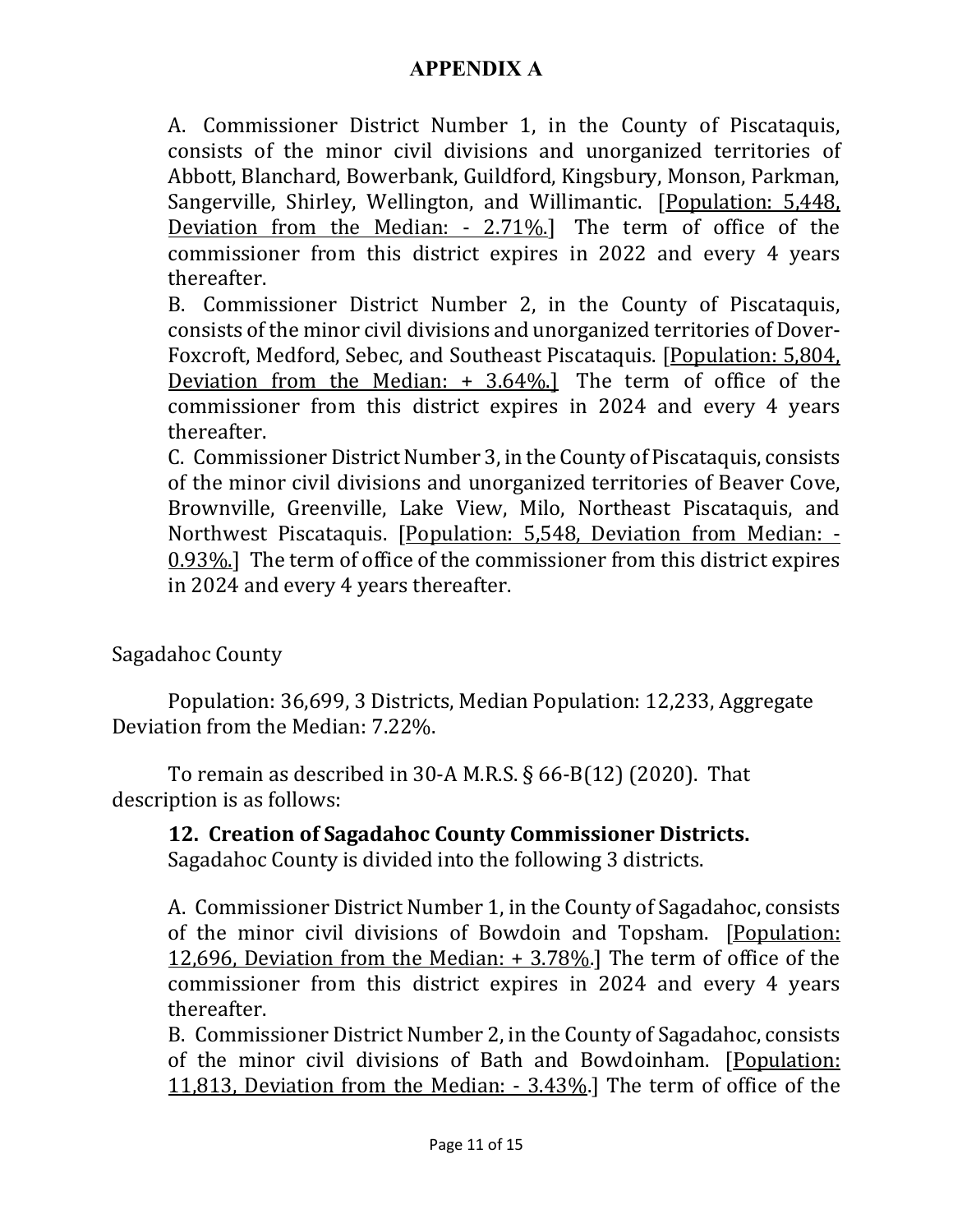commissioner from this district expires in 2024 and every 4 years thereafter.

C. Commissioner District Number 3, in the County of Sagadahoc, consists of the minor civil divisions and unorganized territory of Arrowsic, Georgetown, Perkins, Phippsburg, Richmond, West Bath, and Woolwich. [Population: 12,190, Deviation from the Median: - 0.35%.] The term of office of the commissioner from this district expires in 2022 and every 4 years thereafter.

Somerset County

Population: 50,477, 5 Districts, Median Population: 10,095, Aggregate Deviation from Median: 7.45%.

## **13. Creation of Somerset County Commissioner Districts.**

Somerset County is divided into the following 5 districts.

A. Commissioner District Number 1, in the County of Somerset, consists of the minor civil divisions of Fairfield and Norridgewock. [Population: 9,762 Deviation from the Median: - 3.30%.] The term of office of the commissioner from this district expires in 2024 and every 4 years thereafter.

B. Commissioner District Number 2, in the County of Somerset, consists of the minor civil divisions and unorganized territories of Anson, Central Somerset, Highland, Madison, Mercer, New Portland, Northwest Somerset, Smithfield, and Starks. [Population: 10,438, Deviation from the Median: + 3.40%.] The term of office of the commissioner from this district expires in 2024 and every 4 years thereafter.

C. Commissioner District Number 3, in the County of Somerset, consists of the minor civil divisions of Cambridge, Detroit, Harmony, Palmyra, Pittsfield, Ripley, and St. Albans. [Population: 10,514, Deviation from Median: + 4.15%.] The term of office of the commissioner from this district expires in 2022 and every 4 years thereafter.

D. Commissioner District Number 4, in the County of Somerset, consists of the minor civil divisions of Cornville and Skowhegan. [Population: 9,937, Deviation from Median: - 1.57%.] The term of office of the commissioner from this district expires in 2022 and every 4 years thereafter.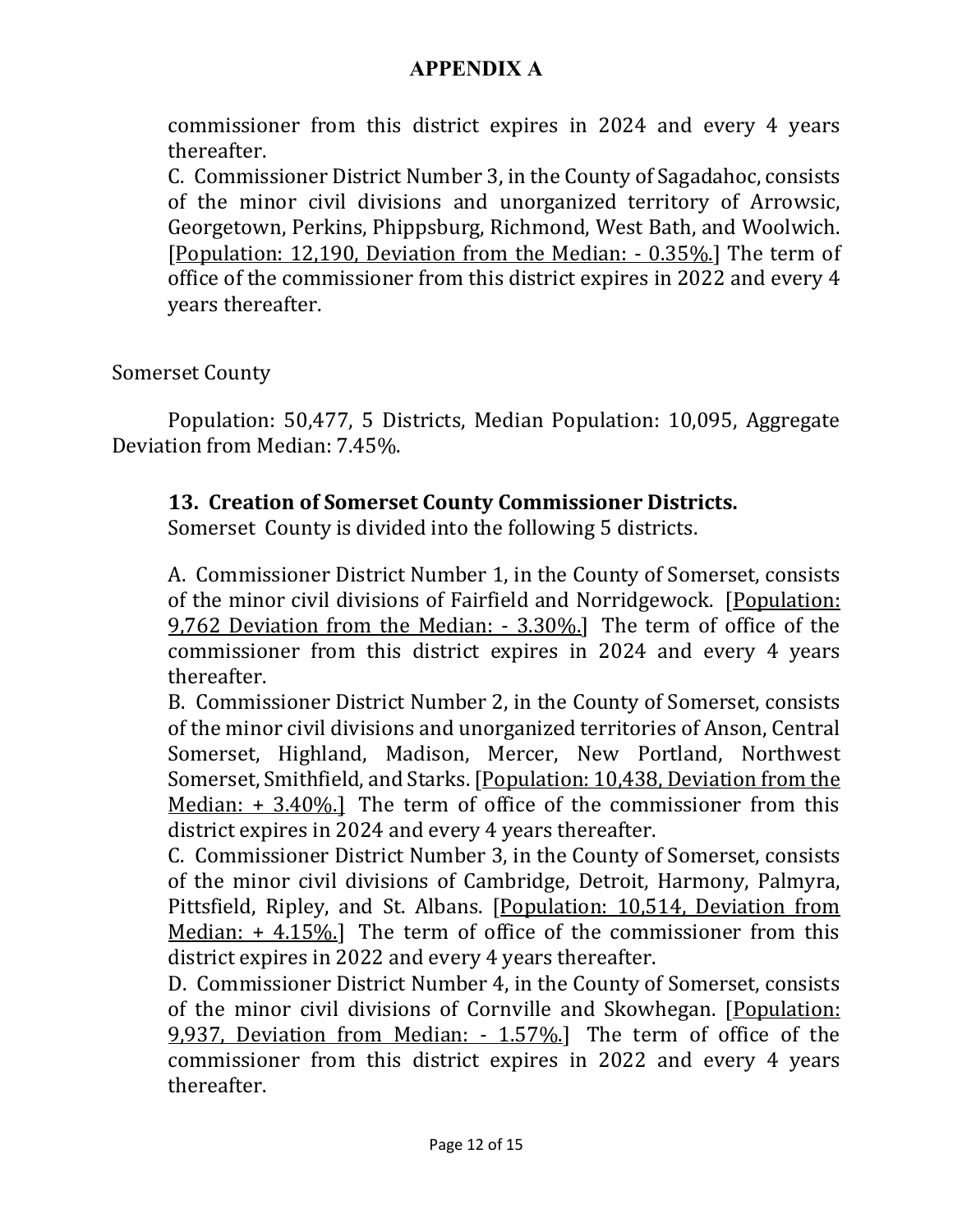E. Commissioner District Number 5, in the County of Somerset, consists of the minor civil divisions and unorganized territories of Athens, Bingham, Brighton, Canaan, Caratunk, Dennistown, Embden, Hartland, Jackman, Moose River, Moscow, Northeast Somerset, Pleasant Ridge, Seboomook Lake, Solon, The Forks, and West Forks. [Population: 9,826, Deviation from Median: - 2.66%.] The term of office of the commissioner from this district expires in 2022 and every 4 years thereafter.

Waldo County

Population: 39,607, 3 Districts, Median Population: 13,202, Aggregate Deviation from Median: 5.76%.

## **14. Creation of Waldo County Commissioner Districts.**

Waldo County is divided into the following 3 districts.

A. Commissioner District Number 1, in the County of Waldo, consists of the minor civil divisions of Belfast, Belmont, Islesboro, Lincolnville, Northport, and Waldo. [Population: 13,154, Deviation from the Median: - 0.36%.] The term of office of the commissioner from this district expires in 2022 and every 4 years thereafter.

B. Commissioner District Number 2, in the County of Waldo, consists of the minor civil divisions of Frankfort, Jackson, Monroe, Prospect, Searsport, Stockton Springs, Swanville, and Winterport. [Population: 12,846, Deviation from the Median: - 2.70%.] The term of office of the commissioner from this district expires in 2024 and every 4 years thereafter.

C. Commissioner District Number 3, in the County of Waldo, consists of the minor civil divisions of Brooks, Burnham, Freedom, Knox, Liberty, Montville, Morrill, Palermo, Searsmont, Thorndike, Troy, and Unity. [Population: 13,607, Deviation from Median: + 3.07%.] The term of office of the commissioner from this district expires in 2024 and every 4 years thereafter.

Washington County

Population: 31,095, 3 Districts, Median Population: 10,365, Aggregate Deviation from the Median: 5.38%.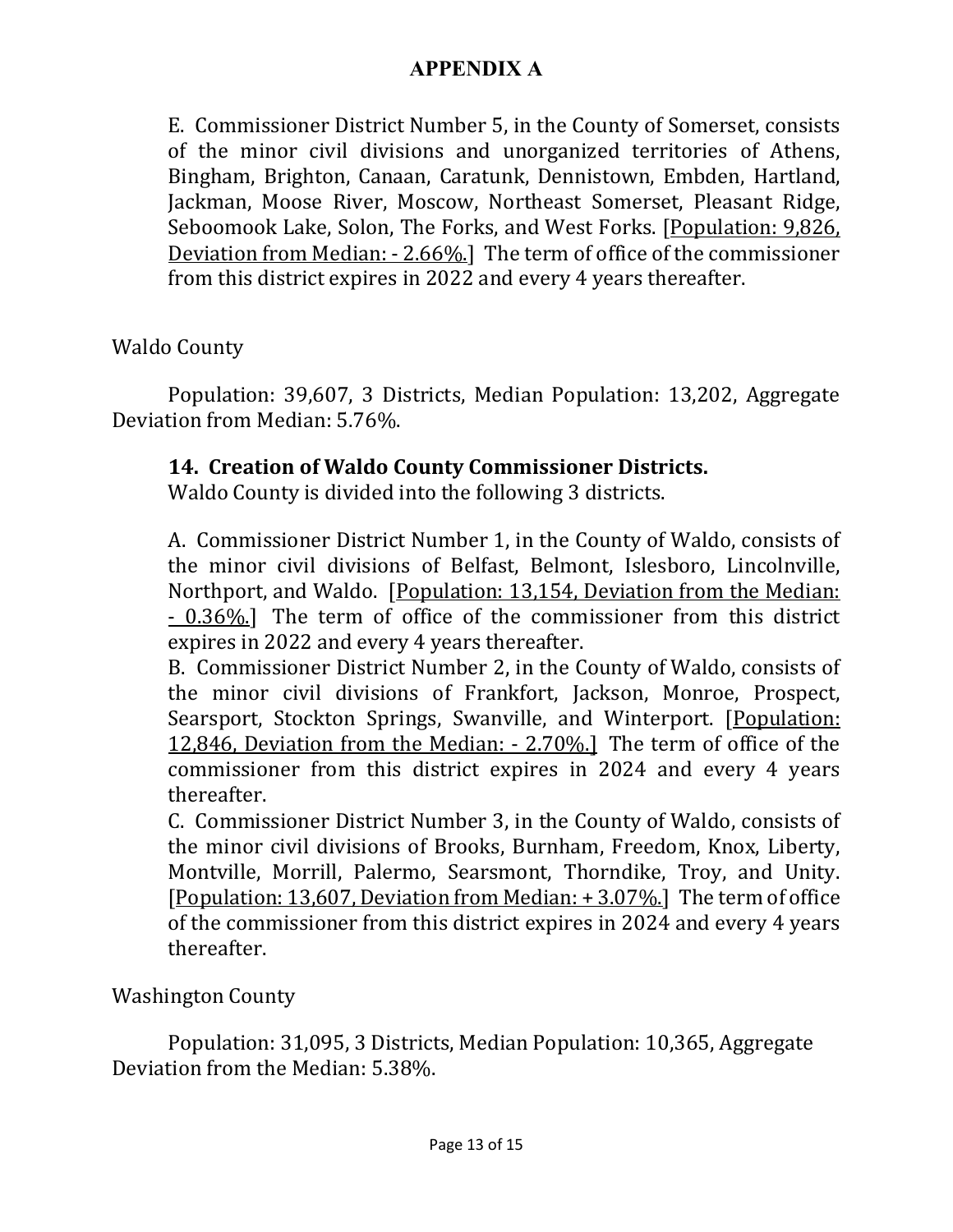To remain as described in 30-A M.R.S.  $\S$  66-B(15) (2020). That description is as follows:

# **15. Creation of Washington County Commissioner Districts.**

Washington County is divided into the following 3 districts.

A. Commissioner District Number 1, in the County of Washington, consists of the minor civil divisions and unorganized territories of Alexander, Baileyville, Baring, Beddington, Calais, Charlotte, Codyville, Cooper, Crawford, Danforth, Deblois, Grand Lake Stream, Marshfield, Meddybemps, North Washington, Northfield, Passamaquoddy Indian Township, Princeton, Robbinston, Talmadge, Topsfield, Vanceboro, Waite, Wesley, and Whitneyville. [Population: 10,715, Deviation from the Median:  $+ 3.38\%$ ] The term of office of the commissioner from this district expires in 2024 and every 4 years thereafter.

B. Commissioner District Number 2, in the County of Washington, consists of the minor civil divisions and unorganized territories of Cutler, Dennysville, East Central Washington, East Machias, Eastport, Lubec, Machias, Passamaquoddy Pleasant Point, Pembroke, Perry, and Whiting. [Population: 10,223, Deviation from the Median: - 1.37%.] The term of office of the commissioner from this district expires in 2024 and every 4 years thereafter.

C. Commissioner District Number 3, in the County of Washington, consists of the minor civil divisions of Addison, Beals, Cherryfield, Columbia, Columbia Falls, Harrington, Jonesboro, Jonesport, Machiasport, Milbridge, Roque Bluffs and Steuben. [Population: 10,157, Deviation from Median: - 2.01%.] The term of office of the commissioner from this district expires in 2022 and every 4 years thereafter.

York County

Population: 211,972, 5 Districts, Median Population: 42,394, Aggregate Deviation from Median: 4.97%.

## **16. Creation of Washington County Commissioner Districts.**

York County is divided into the following 5 districts.

A. Commissioner District Number 1, in the County of York, consists of the minor civil divisions of Acton, Berwick, Cornish, Lebanon, Limington, Newfield, North Berwick, Parsonsfield, Shapleigh, and South Berwick. [Population: 41,295, Deviation from the Median: - 2.59%.] The